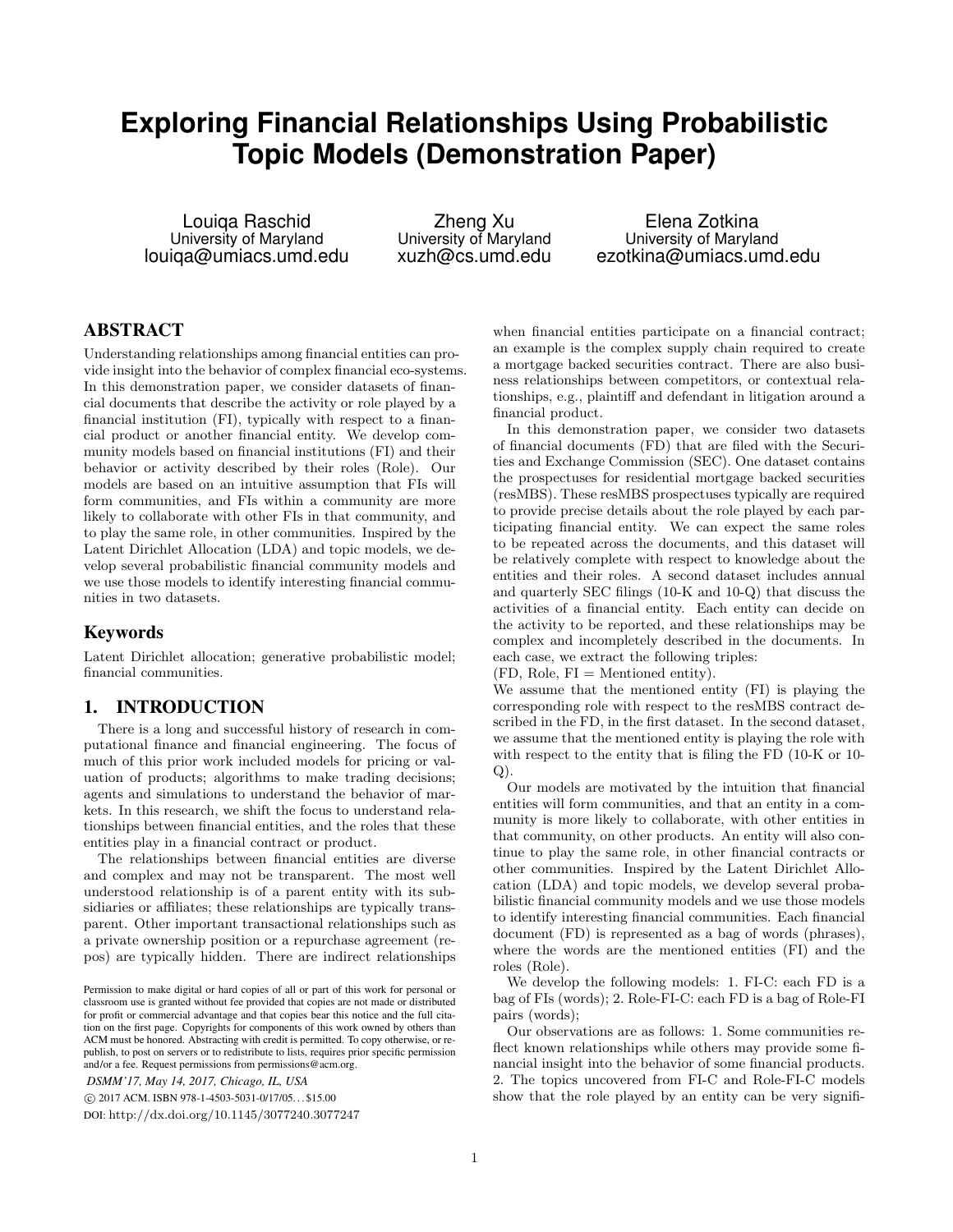cant. 3. From resMBS Role-FI-C topics, we isolated topics where financial entities that were bad players prior to the 2008 US financial crisis were dominant and played multiple roles. These may be considered toxic topics that are of interest to regulators.

There has been prior work on extracting financial entities and relationships from documents [3, 4] To our knowledge, our work reported in [10] is the first to apply probabilistic graphical models to understand financial communities. We continue that research with this demonstration paper reporting on experiments to explore financial communities.

#### 2. DATASETS

We consider two datasets, resMBS and FEIIIY2; both are public documents filed with the Securities and Exchange Commission (SEC) [8]. resMBS includes 5000+ prospectuses for residential mortgage backed securities that were issued by private labels and filed with the SEC between 2002 and 2008. FEIIIY2 includes  $150+10$ -K filings and  $500+10-$ Q filings from 27 financial entities filed between 2011 and 2016.

We briefly discuss the extraction process to create the datasets; details are available in [3, 9]. The extraction pipeline is developed using the rule-based algebraic information extraction system, SystemT [5]. Dict NER [9] is a special purpose Named Entity Recognizer that is tuned to extract financial institition (FI) names. FI names are typically composed of a root, which is usually unique, and a suffix which is drawn from a small corpus of suffix terms. Dict NER utilizes both a root dictionary and a suffix dictionary to recognize FI names. Rank ER [9] performs entity resolution on the extracted FI name and maps each FI name to a corpus of standardized FI names obtained from multiple sources including the ABSNet portal [1] and the National Information Center of the Federal Reserve System [7]. A Role Extraction module uses keyword matching to extract roles such as issuer, depositor, sponsor, etc. Role keywords were defined for the two datasets. A Role Participant Matching module pairs a role with one or more FI names.

Figure 1 illustrates the summary section of a resMBS prospectus for a mortgage backed security. Example FI names in this summary are Wachovia Bank, National City, HSBC Bank, etc. We can also extract the Role played by the FIs, e.g., depositor, issuing entity, seller, sponsor, originator, servicer, trustee, etc. Consider the three columns in the lower part of the figure; this includes the Role, the extracted name of the mentioned entity, and the matching standardized FI name (determined after entity resolution). For example, Wachovia, identified as FI380, plays the role of depositor, issuing entity, seller and sponsor, for this exemplar FD. Similarly, National City Bank, identified as FI263, plays the role of originator and servicer.

Details about the quality of the FI mentions and Role Participant matching are in [3, 6, 9]. We note that the quality of the extracted triples dataset is very good for resMBS. For FEIIIY2, the performance of the Role Participant Matching module requires additional tuning. We only used a subset of the FEIIIY2 that appeared to be of higher quality.

Summary statistics for resMBS FI-C, resMBS Role-FI-C and FEIIIY2 (for FI-C and Role-FI-C) are in Table 1.

|                          | resMBS | resMBS    | FEIIIY2 |
|--------------------------|--------|-----------|---------|
|                          | FLC    | Role-FI-C | both    |
| Count of documents       | 3146   | 4472      | 562     |
| Count of distinct FIs    | 96     | 96        | 214     |
| Count of FI occurrences  | 36945  |           | 7155    |
| Count of distinct Roles  |        | 33        | 9       |
| Distinct (Role_FI) pairs |        | 267       | 409     |
| Count of (Role_FI) occ.  |        | 41075     | 7155    |

Table 1: Summary statistics for the resMBS and FEIIIY2 financial documents.

#### 3. FINANCIAL COMMUNITY MODELS

Latent Dirichlet Allocation (LDA) [2] is a generative probabilistic model for collections of discrete data (documents). LDA represents each document as a random mix over latent topics, where each topic is characterized by a distribution over words. Given the hyper-parameters  $\alpha$  and  $β$ , the probability of a document with N words is

$$
p(\mathbf{w}|\alpha,\beta) = \int p(\theta|\alpha) (\prod_{n=1}^{N} \sum_{z_n} p(z_n|\theta) p(w_n|z_n,\beta)) d\theta \qquad (1)
$$

where  $\mathbf{w} = \{w_1, w_2, \dots, w_N\}$  is a set of N words,  $\theta$  is a topic mixture sampled from a Dirichlet distribution parameterized by  $\alpha$ ,  $z_n$  represents a topic sampled from a multinomial distribution conditioned on  $\theta$ , and each word  $w_n$  is sampled from a multinomial distribution conditioned on  $z_n$ and parameterized by  $\beta$ . LDA is a three-level hierarchical Bayesian model. The parameters  $\alpha$  and  $\beta$  are corpus level parameters, assumed to be sampled once in the process of generating a corpus. The variables  $\theta$  are document-level variables, sampled once per document. Finally, the variables  $z_n$  and  $w_n$  are word-level variables, sampled once for each word in each document.

We use FD to denote a financial document, FI to denote a financial institution, and Role-FI to denote a pair comprising a role and an FI. We build three models, FI-C, Role-FI-C and UNION-C. In FI-C, each FD is a bag of FIs (words), corresponding to a random mix over latent probabilistic FI communities, where each probabilistic FI community is characterized by a distribution over FIs. In Role-FI-C, each FD is a bag of Role-FI pairs (words), and each probabilistic Role-FI community is characterized by a distribution over Role-FI pairs. UNION-C represents each FD as the union of FIs and Role-FI pairs; similarly, each community is a distribution over both FIs and Role-FI pairs.

The models were implemented using the Python sklearn toolkit.  $\frac{1}{1}$  We evaluated the quality of the communities (topics) using a coherence metric and the explanation and generative ability of our models over test documents using a perplexity metric; details are presented in [10].

#### 4. DEMONSTRATION RESULTS

Given that this was a small dataset, we set the number of topics to 30. Using the probability distribution of words across all the topics, we used a threshold of 0.05 to filter out words from topics. We then chose a threshold probability of 0.10 to determine when a word was *significant* to the topic.

<sup>1</sup>http://scikit-learn.org/stable/modules/generated/sklearn. decomposition.LatentDirichletAllocation.html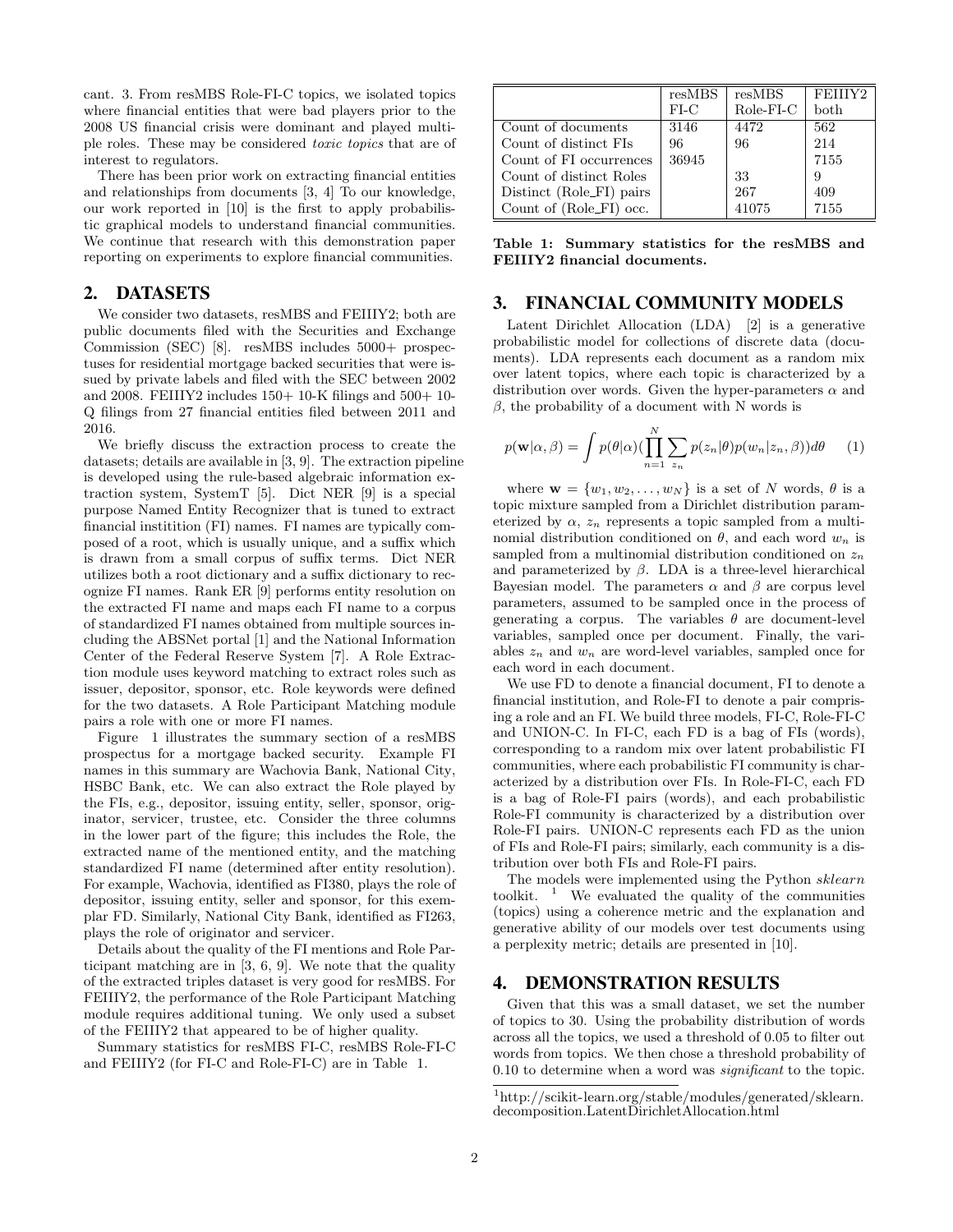|                                                                      | Summary section of WACHOVIA 1393388 0001068238-07-000417    |                           |  |  |
|----------------------------------------------------------------------|-------------------------------------------------------------|---------------------------|--|--|
|                                                                      | Certificates, Series 2007-A.                                |                           |  |  |
|                                                                      |                                                             |                           |  |  |
|                                                                      |                                                             |                           |  |  |
|                                                                      |                                                             |                           |  |  |
|                                                                      | Mortgage, Inc. and Wells Fargo Bank, N.A.                   |                           |  |  |
|                                                                      | Company, SunTrust Mortgage, Inc. and Wells Fargo Bank, N.A. |                           |  |  |
|                                                                      |                                                             |                           |  |  |
| Master Servicer and                                                  | Certificate AdministratorU.S. Bank National Association.    |                           |  |  |
| <b>Extracted tuples:</b>                                             |                                                             |                           |  |  |
| (Role:                                                               | <b>Dict-NER Participant:</b>                                | $Rank-ER$ $FI$ - $ID$ )   |  |  |
| (Depositor;                                                          | Wachovia Mortgage Loan Trust, LLC;                          | FI380: Wachovia).         |  |  |
| (Issuing Entity:<br>Wachovia Mortgage Loan Trust, LLC Series 2007-A; |                                                             | FI380: Wachovia).         |  |  |
| (Seller:<br>Wachovia Bank, National Association:                     |                                                             | FI380: Wachovia).         |  |  |
| Wachovia Bank, National Association;<br>(Sponsor;                    |                                                             | FI380: Wachovia).         |  |  |
| (Originators;<br>National City Mortgage;                             |                                                             | FI263: National City),    |  |  |
| (Originators;<br>Fifth Third Mortgage Company;                       |                                                             | FI145: Fifth Third Bank). |  |  |
| (Originators;<br>SunTrust Mortgage, Inc.;                            |                                                             | FI345:SunTrust).          |  |  |
| National City Mortgage Co.;<br>(Servicers;                           |                                                             | FI263: National City),    |  |  |
| National City;<br>(Servicers:                                        |                                                             | FI263: National City),    |  |  |
| Fifth Third Mortgage Company;<br>(Servicers:                         |                                                             | FI145: Fifth Third Bank)  |  |  |
| <b>HSBC Bank Association:</b><br>(Trustee:                           |                                                             | $FI183:HSBC$ ).           |  |  |
| (Master Servicer;                                                    | U.S. Bank National Association;<br>FI363: U.S. Bank),       |                           |  |  |
|                                                                      |                                                             |                           |  |  |

Figure 1: Summary section of an example prospectus and the extracted 3-tuples.

We note that further experiments are needed to determine a good set of parameters.

Topics that are composed of a single significant word or two words were considered to be simple topics and we do not explore them in this discussion. A visualization of more complex topics, each of which contains at least three significant words is available at the following site: <sup>2</sup>

#### 4.1 resMBS Communities

Figure 2 shows some resMBS FI-C topics. The topic identifier is on the left and the standardized FI name is on the right. The width of the edge corresponds to the probability of the word in that topic.

- We note that each topic is complex and contains an average of 5 FI names. The FI Wells Fargo is seen to be significant across multiple topics; the edge width also shows that it plays a very prominent role in these topics. Deutsche Bank is the next most significant FI.
- Not surprisingly, most topics correspond to known financial relationships. For example, in Topic 4, Aurora is a subsidiary of Lehman Brothers. Similarly, in Topic 7, EMC Mortgage is a subsidiary of Bear Stearns.
- The following topics reflect financial communities that do not share a known parent or affiliate relationship: Topic 6: (Deutsche Bank, IndyMac, Wells Fargo); Topic 8: (Cendant, Chase Manhattan, Wells Fargo); Such topics may be of interest to a financial analyst. For example, they may want to determine the number of prospectuses issued by some community, or they may want to study the performance of securities associated with prospectuses issued by some community.

Figure 3 shows selected resMBS Role-FI-C topics; recall that for these communities, the words are (Role, FI) pairs. For ease of visualization we do not show the role labels. What is notable is that the topics are very different compared to the FI-C topics of Figure 2. This reflects that the role played by the FI is indeed very significant.

- Our first observation is that Countrywide Securities Corporation and Countrywide Home Loans play a significant role in multiple Role-FI-C topics. This is in contrast to Figure 2 where only Wells Fargo is seen to be significant across multiple FI-C topics. An explanation is that Countrywide Securities Corporation and Countrywide Home Loans may be consistently playing the same role across multiple resMBS contracts. As a result, the corresponding (Role, FI) pairs become more significant in the Role-FI-C model. In contrast, an FI that has multiple roles across contracts may find its corresponding (Role, FI) pairs becoming less significant.
- Topics 6, 7 and 10 are of particular interest. Topic 6 is associated with IndyMac, topic 7 is associated with First Horizon Home Loan Corp and topic 10 is associated with Ameriquest. These three FIs, Ameriquest and First Horizon and IndyMac, all issued sub-prime mortgages that played a prominent role in the 2008 US financial crisis. Ameriquest failed in 2007 and IndyMac failed in 2008.

Figure 4 shows these resMBS Role-FI-C topics 6, 7 and 10, (from Figure 3) with their role labels displayed. We can see that each of these communities is dominated by one of the FIs. This FI notably plays multiple roles in the community.

<sup>2</sup>https://dsfin.umiacs.umd.edu/topicmodels/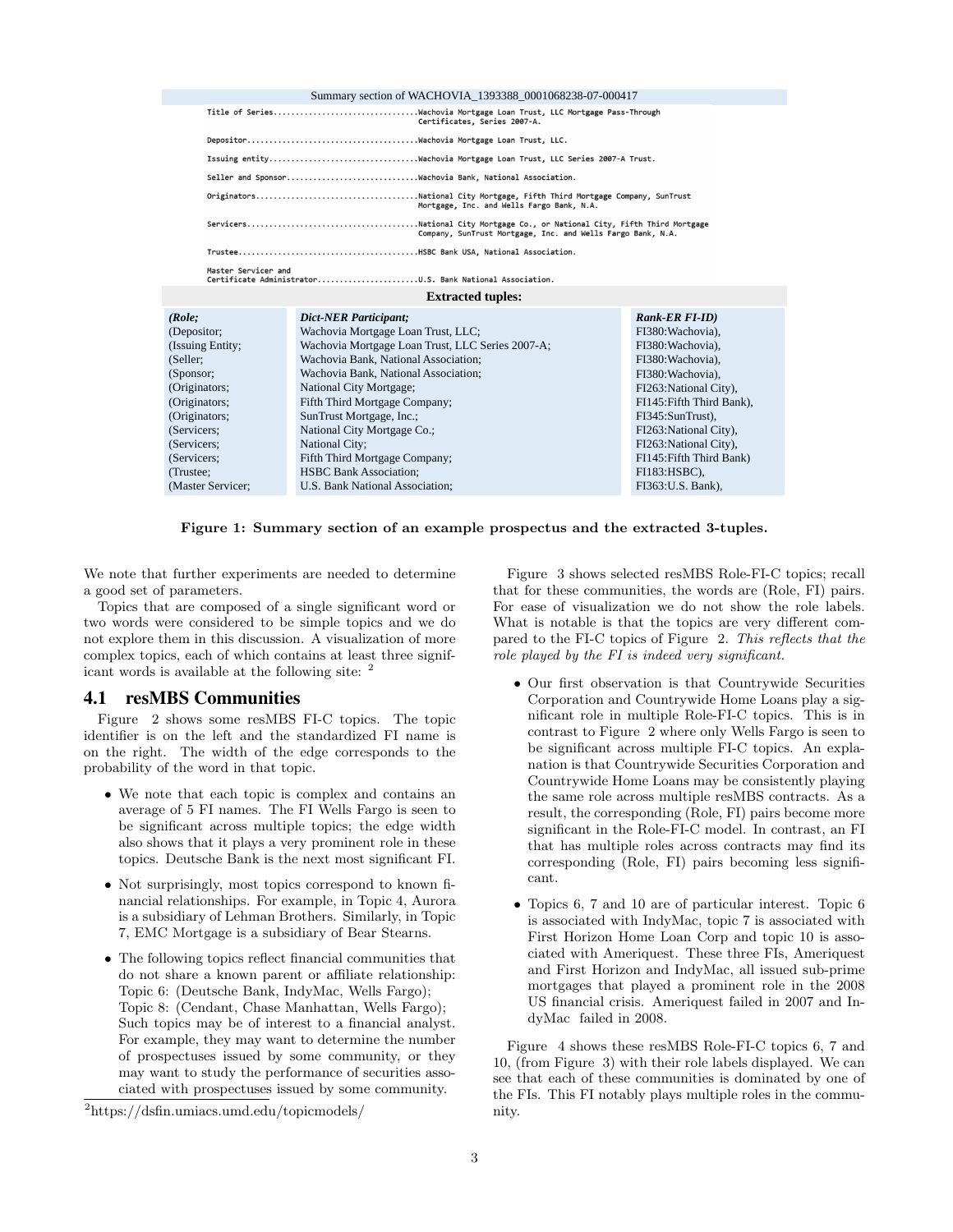

Figure 2: resMBS: FI Communities

It was well understood that prior to the financial crisis, there were known bad players that were issuers of resMBS securities contracts, originators of the sub-prime mortgages, or otherwise played a significant role in some toxic financial products. Our observations from Figure 4 and the resMBS Role-FI-C model may suggest that communities where an FI is significant, and where that same FI plays multiple roles, may be worth further investigation by financial analysts and financial regulators.

#### 4.2 FEIIIY2 Communities

We briefly comment on some sample FEIIIY2 communities. We observe that the role is indeed significant and as a result, the FI-C topics of Figure 5 and the Role-FI-C topics of Figure 6 show many differences.

For example, both BNY and U.S. Bancorp are significant in Figure 5 but are less significant in Figure 6. In contrast, State Street becomes very significant in Figure 6, where it plays the roles of counterparty and agent in topic 2. Similarly, Charles Schwab becomes very significant in Figure 6 where it plays the role of trustee on topic 0.

# 5. CONCLUSION AND FUTURE WORK

This demonstration paper used multiple probabilistic topic models to uncover communities in two datasets. The topics uncovered from FI-C and Role-FI-C models show that the role played by an entity can be very significant. From resMBS Role-FI-C topics, we isolated topics where financial entities that were bad players prior to the 2008 US financial crisis played multiple roles. In future work, we will further refine our models and explore the relevance of topics. We will do this by extending our datasets to include both relevant financial performance indicators as well as sentences from the documents that provide information about signifi-



Figure 3: resMBS: Role-FI Communities (with Role not displayed).

cant financial entities and their roles.

# 6. ACKNOWLEDGMENTS

This research was partially supported by NIST award 70NANB15H194 and NSF grants CNS1305368 and DBI1147144.



Figure 4: resMBS: Role-FI Communities (with Role displayed).